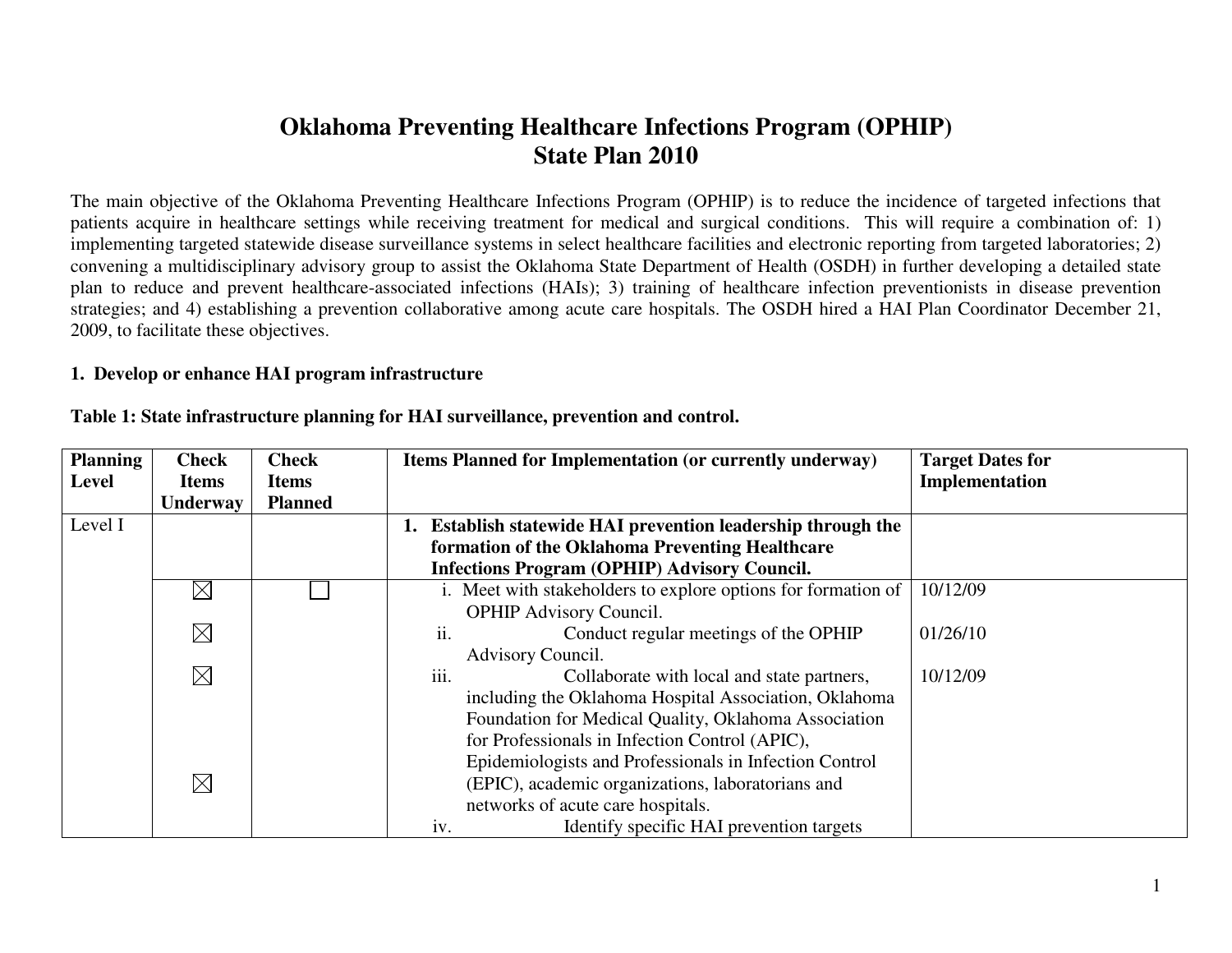|             | consistent with HHS priorities.                                         | 06/01/10 |
|-------------|-------------------------------------------------------------------------|----------|
|             | Other descriptions:                                                     |          |
|             | The Commissioner of Health has appointed fourteen members to            |          |
|             | the OPHIP Advisory Committee. The first meeting is January 26,          |          |
|             | 2010. The Committee will initially meet bi-monthly. The                 |          |
|             | Committee will provide leadership to the OSDH in further                |          |
|             | developing a comprehensive state plan to Prevent Healthcare-            |          |
|             | Associated Infections (HAIs), including identifying specific HAI        |          |
|             | prevention targets, determining training needs of healthcare            |          |
|             | infection preventionists, and establishing a prevention collaborative   |          |
|             | among acute care hospitals.                                             |          |
|             | Establish an Oklahoma HAI surveillance,<br>2.                           |          |
|             | prevention, and control program.                                        |          |
| $\boxtimes$ | Employ a State HAI Prevention Coordinator.<br>i.                        | 12/21/09 |
| $\boxtimes$ | ii.<br>Develop dedicated, trained HAI staff with at                     | 12/21/09 |
|             | least one FTE (or contracted equivalent) to oversee the                 |          |
|             | four major HAI activity areas (Integration, Collaboration,              |          |
|             | and Capacity Building; Reporting, Detection, Response                   |          |
|             | and Surveillance; Prevention; Evaluation, Oversight and                 |          |
|             | Communication).                                                         |          |
|             | Other descriptions:                                                     |          |
|             | Since 2006, Oklahoma has had statutory {63 O.S. § Section 1-707}        |          |
|             | authority to require hospital public reporting of infection rates for   |          |
|             | intensive care unit patients for: 1) ventilator-associated pneumonia    |          |
|             | (VAP), and 2) central line-associated blood stream infections           |          |
|             | (CLABSI). Rules issued by OSDH Oklahoma Administrative Code             |          |
|             | Title 310 Chapter $667 - 310:667 - 1-3(h)$ and (i) require any hospital |          |
|             | licensed in the State of Oklahoma to utilize the Centers for Disease    |          |
|             | Control and Prevention's (CDC) National Healthcare Safety               |          |
|             | Network (NHSN) as the reporting mechanism for these infections.         |          |
|             | Statewide implementation was initiated in 2008 in adult intensive       |          |
|             | care units; all fifty hospitals identified are currently reporting      |          |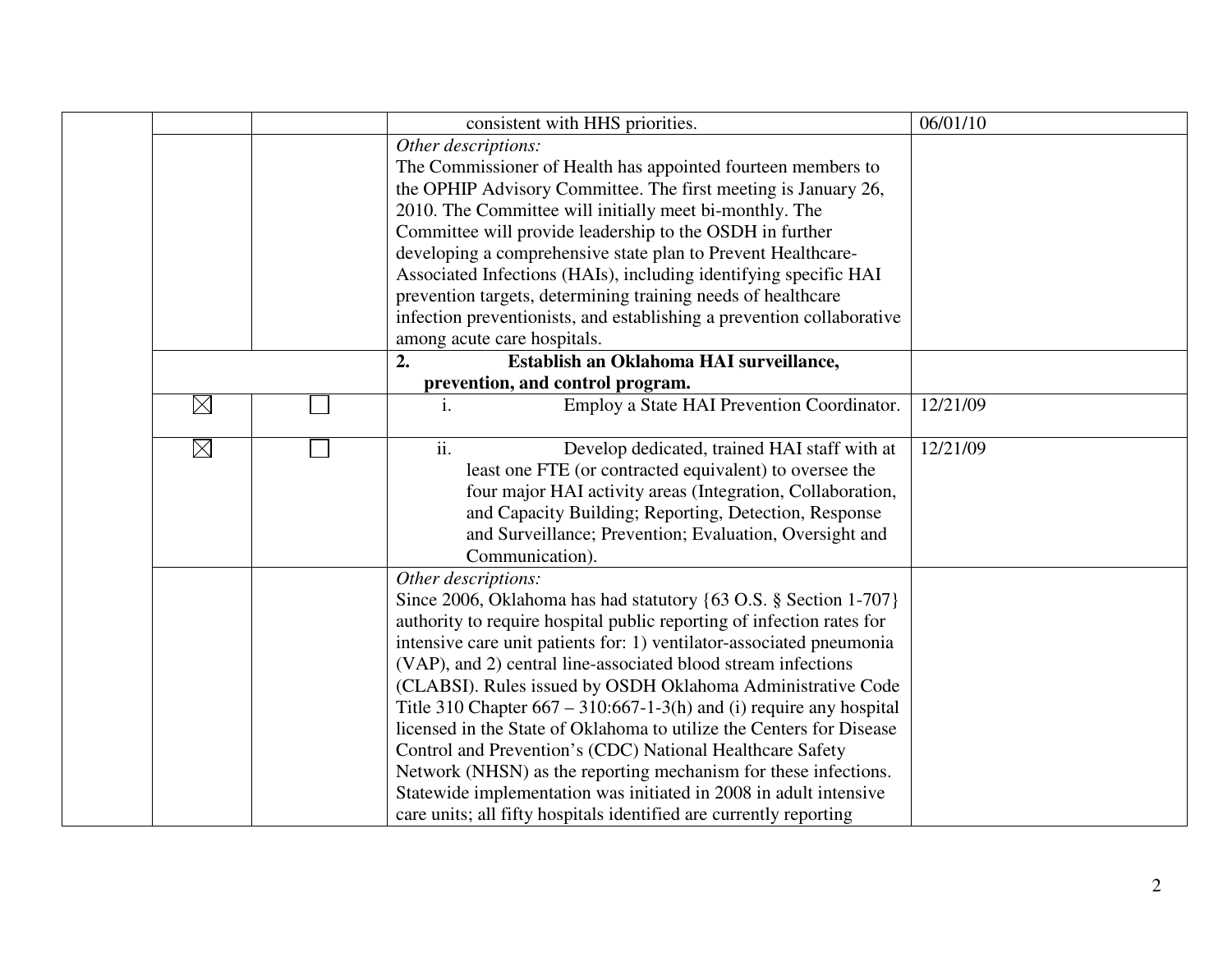|          |             | CLABSI and VAP events through the NHSN. The Director of<br>Quality Initiatives in the OSDH Medical Facilities Service (the<br>hospital state licensing program) oversees the existing reporting<br>system. The State HAI Prevention Coordinator was hired<br>December 21, 2009.<br>3.<br>Integrate laboratory activities with HAI<br>surveillance, prevention and control efforts.                             |          |
|----------|-------------|----------------------------------------------------------------------------------------------------------------------------------------------------------------------------------------------------------------------------------------------------------------------------------------------------------------------------------------------------------------------------------------------------------------|----------|
|          | $\boxtimes$ | Expand laboratory reporting of reportable diseases to<br>include reports of targeted HAIs.                                                                                                                                                                                                                                                                                                                     | 02/15/10 |
| Level II | $\boxtimes$ | <b>Improve coordination among OSDH programs</b><br>4.<br>that share responsibility for assuring or overseeing HAI<br>surveillance, prevention and control i.e., Medical Facilities<br>Service (MFS), Communicable Disease Division (CDD) and<br>other government agencies or organizations (i.e., state<br>licensing boards).                                                                                  | 12/31/10 |
|          |             | Other descriptions:<br>Staff from the Office of the State Epidemiologist, MFS, and CDD<br>are staffing the OPHIP Advisory Committee. The CDC Epidemic<br>Intelligence Service Officer (pediatric infectious disease physician)<br>assigned to Oklahoma in the CDD has also been appointed to the<br>Advisory Committee. These staff will meet monthly to review and<br>advance progress of the HAI objectives. |          |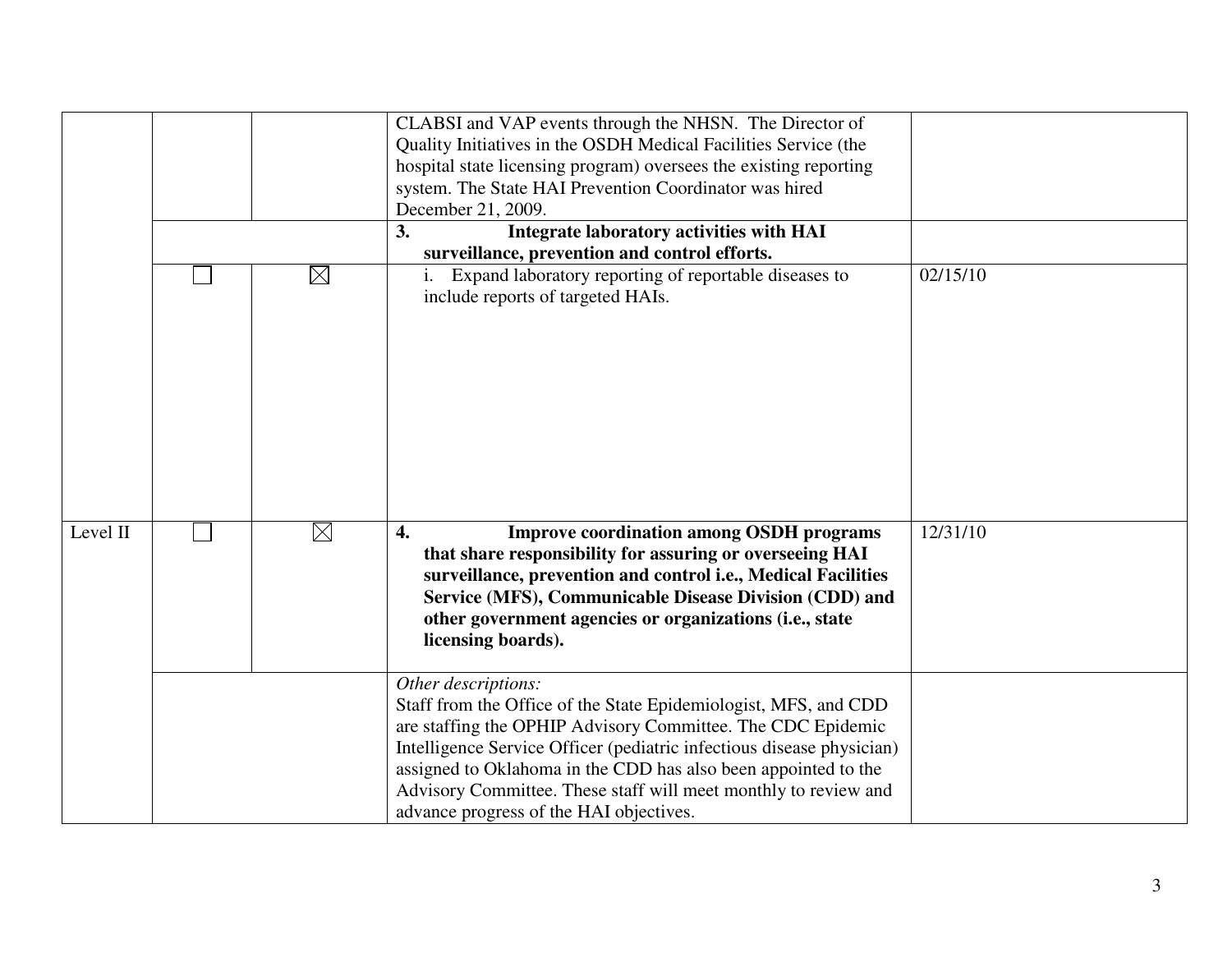|  | $\boxtimes$ | 5.<br>Facilitate use of standards-based formats (e.g.,<br><b>Clinical Document Architecture, electronic messages) by</b><br>healthcare facilities for purposes of electronic laboratory<br>reporting (ELR) of HAI data.                                                                                                                                                                                                                                                                                                                                                                                                                                                                                                                                                                                                                                                                                                              | 08/01/10 |
|--|-------------|--------------------------------------------------------------------------------------------------------------------------------------------------------------------------------------------------------------------------------------------------------------------------------------------------------------------------------------------------------------------------------------------------------------------------------------------------------------------------------------------------------------------------------------------------------------------------------------------------------------------------------------------------------------------------------------------------------------------------------------------------------------------------------------------------------------------------------------------------------------------------------------------------------------------------------------|----------|
|  |             | Other descriptions:<br>The OSDH has already accomplished ELR projects with two high-<br>volume laboratories in the state and receives data on general<br>communicable disease laboratory results into our state's National<br>Electronic Disease Surveillance System (NEDSS) database. Work<br>to establish ELR with a third hospital laboratory in Tulsa,<br>Oklahoma is underway. An important element of the Oklahoma<br>HAI surveillance project is to contract directly with these<br>laboratories to expand ELR transmission to include HAI-associated<br>microbiology results, and to fund new ELR projects with in-state<br>hospital laboratories. The developed HL7 ELR message will be<br>sent directly to the OSDH, and then a subset message containing<br>microbiology results and antimicrobial susceptibilities related to<br>HAI surveillance will be transmitted in a compatible file format to<br>the NHSN at CDC. |          |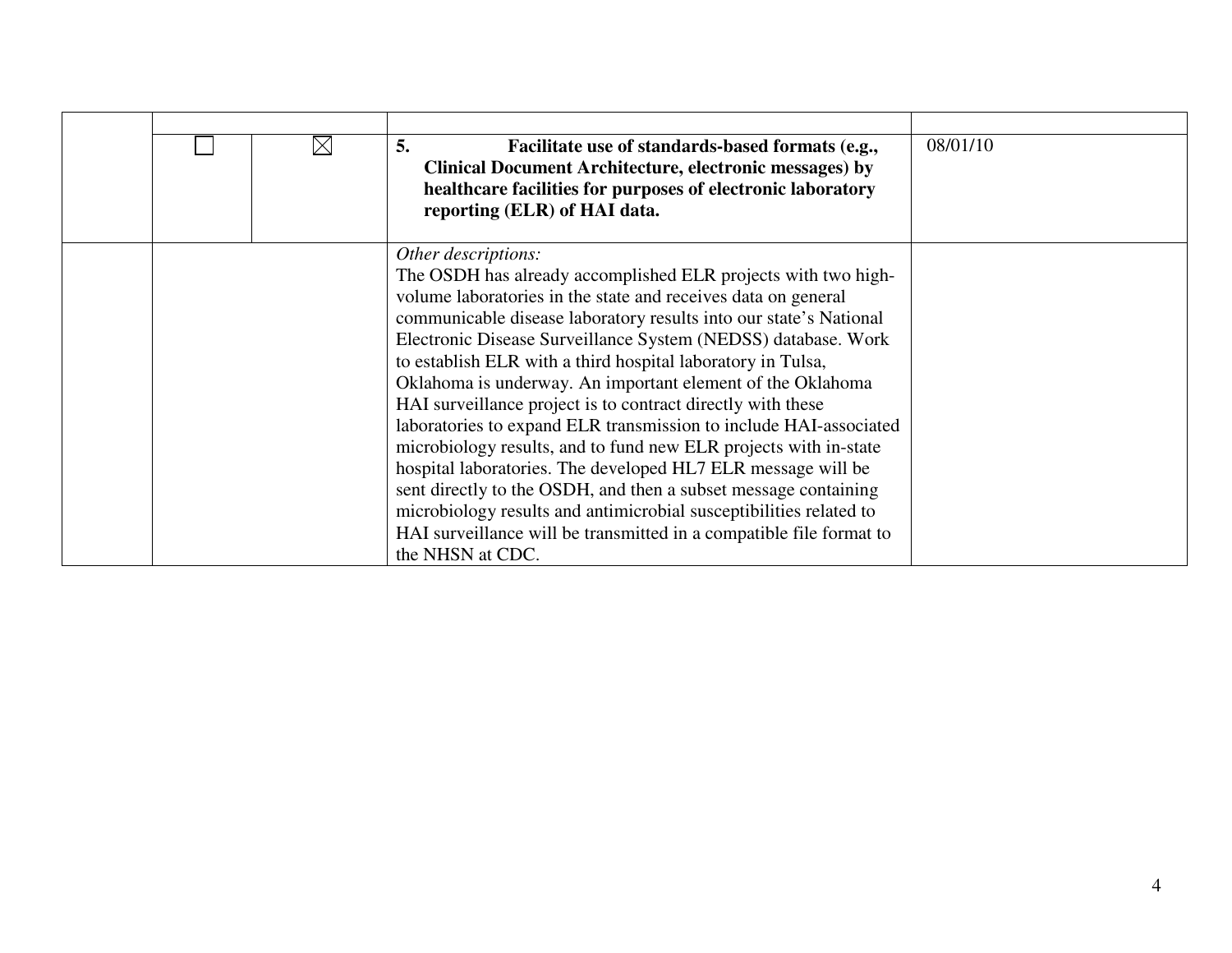## **2. Surveillance, Detection, Reporting, and Response**

Timely and accurate monitoring remains necessary to gauge progress towards HAI reduction. Public health surveillance has been defined as the ongoing, systematic collection, analysis, and interpretation of data essential to the planning, implementation, and evaluation of public health practice, and timely dissemination to those responsible for prevention and control. Increased participation in systems such as the National Healthcare Safety Network (NHSN) has been demonstrated to promote HAI reduction. Oklahoma is striving to simplify and enhance data collection, and improve dissemination of results to healthcare providers and the public to increase HAI prevention capacity. Additionally, we will enhance our capacity for investigating and responding to outbreaks and emerging infections among patients and healthcare providers. These outbreak investigations will help us identify preventable causes of infections including issues with the improper use or handling of medical devices; contamination of medical products; and unsafe clinical practices. The OSDH HAI Program also plans to develop and implement a validation method to ensure that data currently being collected and reported in the NHSN database is accurate and complete.

Improving the quality of health care is the vision of the OSDH. This is evident by how the OSDH Hospital Advisory Council worked with the OSDH and other partners to seek legislative action to publicly report healthcare-associated central line-related blood stream infections (CLABSI) and ventilator-associated pneumonia (VAP). Currently all fifty Oklahoma hospitals with adult intensive care units are reporting these infections. OSDH plans to additionally make healthcare-associated invasive methicillin-resistant *Staphylococcus aureus* (MRSA) a reportable condition for special study. OSDH plans to: 1) request the 25 hospitals that are currently reporting to the Oklahoma Foundation for Medical Quality MRSA project to join the OSDH group and confer view rights to the NHSN multi-drug resistant organisms (MDRO) module and 2) increase hospital participation to all medical surgical hospitals, excluding critical access hospitals. This would increase the program from 25 hospitals currently reporting data into the NHSN MDRO module to 97 hospitals. Finally, the OSDH HAI Program will enhance electronic laboratory reporting (ELR) with in-state laboratories to obtain HAI-associated microbiology test results.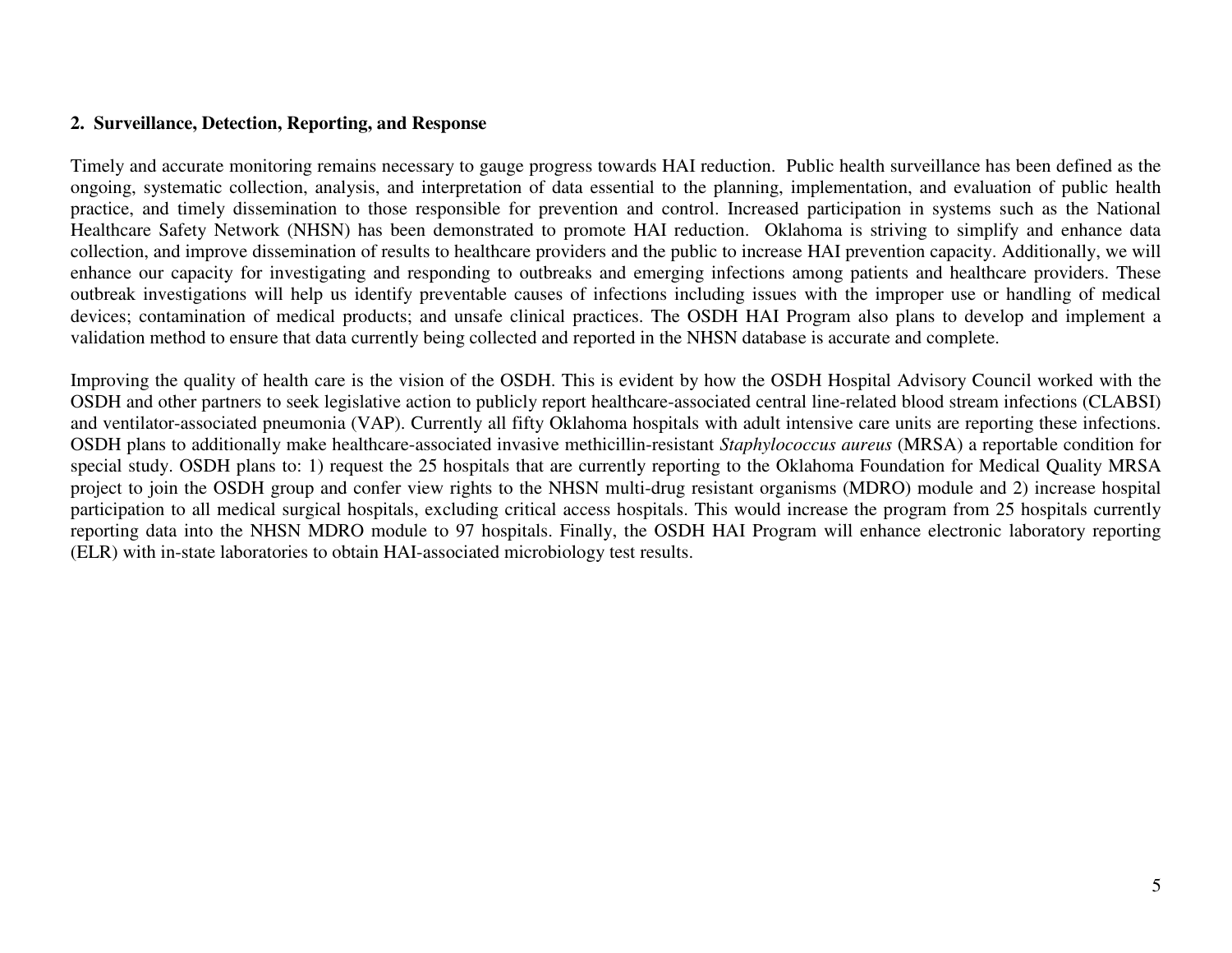| <b>Planning</b><br><b>Level</b> | <b>Check</b><br><b>Items</b> | <b>Check</b><br><b>Items</b> |                                                                                             | <b>Target Dates for</b><br>Implementation |
|---------------------------------|------------------------------|------------------------------|---------------------------------------------------------------------------------------------|-------------------------------------------|
|                                 | <b>Underway</b>              | <b>Planned</b>               |                                                                                             |                                           |
|                                 |                              |                              | 1. Improve HAI outbreak detection and investigation.                                        |                                           |
|                                 |                              | $\boxtimes$                  | Work with the OPHIP Advisory                                                                | 12/31/10                                  |
|                                 |                              |                              | Committee and providers across the state to improve                                         |                                           |
|                                 |                              |                              | outbreak reporting to the OSDH.<br>ii.                                                      | 12/31/11                                  |
|                                 |                              | $\boxtimes$                  | Establish protocols and provide training                                                    |                                           |
|                                 |                              |                              | for health department staff to investigate outbreaks,<br>clusters or unusual cases of HAIs. |                                           |
|                                 | $\boxtimes$                  |                              | iii.<br>Develop mechanisms to protect                                                       |                                           |
|                                 |                              |                              | facility/provider/patient identity when investigating                                       | ongoing                                   |
| Level I                         |                              |                              | incidents and potential outbreaks during the initial                                        |                                           |
|                                 |                              |                              | evaluation phase where possible to promote reporting                                        |                                           |
|                                 |                              |                              | of outbreaks.                                                                               |                                           |
|                                 |                              | $\boxtimes$                  | Improve overall use of surveillance data<br>iv.                                             | 12/31/10                                  |
|                                 |                              |                              | to identify and prevent HAI outbreaks or transmission                                       |                                           |
|                                 |                              |                              | in healthcare settings (e.g., hepatitis B, hepatitis C,                                     |                                           |
|                                 |                              |                              | multi-drug resistant organisms, and other reportable                                        |                                           |
|                                 |                              |                              | HAIs).                                                                                      |                                           |
|                                 |                              |                              | 2. Enhance laboratory capacity for state and local detection and                            | Not applicable                            |
|                                 |                              |                              | response to new and emerging HAI issues.                                                    |                                           |
| Level II                        |                              |                              | 3. Improve communication of HAI outbreaks and infection                                     |                                           |
|                                 |                              |                              | control breaches.                                                                           |                                           |
|                                 |                              | $\boxtimes$                  | Develop standard reporting criteria<br>1.                                                   | 12/31/11                                  |
|                                 |                              |                              | including number, size and type of HAI outbreaks to be                                      |                                           |
|                                 |                              |                              | reported to OSDH.                                                                           |                                           |
|                                 |                              | $\boxtimes$                  | ii.<br>Establish mechanisms or protocols for                                                | 12/31/11                                  |
|                                 |                              |                              | exchanging information about outbreaks or major                                             |                                           |
|                                 |                              |                              | infection control breaches among OSDH program areas                                         |                                           |
|                                 |                              |                              | and state licensing boards.                                                                 |                                           |

#### **Table 2: State planning for surveillance, detection, reporting, and response for HAIs**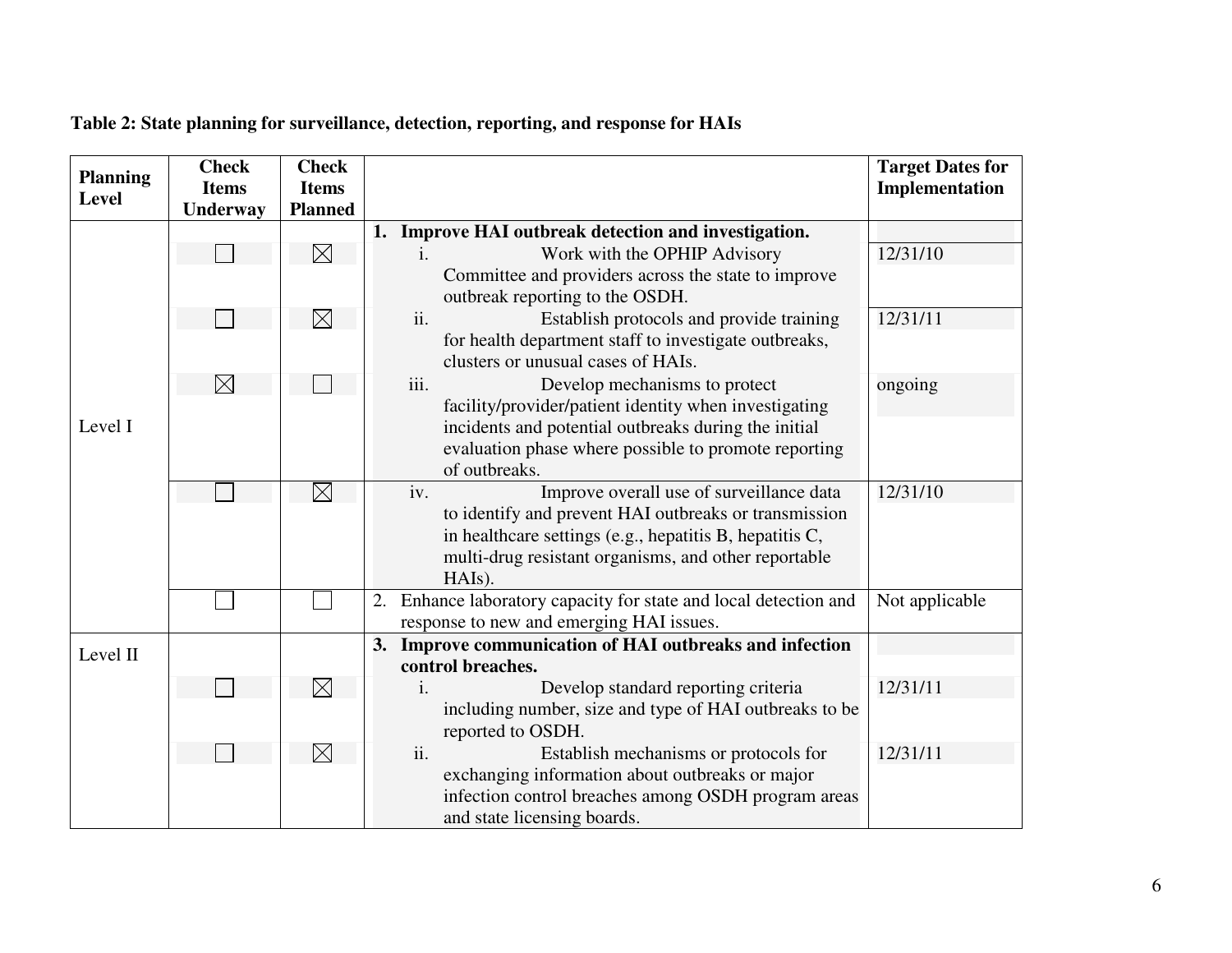| <b>Planning</b> | <b>Check</b><br><b>Items</b> | <b>Check</b><br><b>Items</b> |                                                                                                                                                                                                                                                                                      | <b>Target Dates for</b><br>Implementation |
|-----------------|------------------------------|------------------------------|--------------------------------------------------------------------------------------------------------------------------------------------------------------------------------------------------------------------------------------------------------------------------------------|-------------------------------------------|
| <b>Level</b>    | Underway                     | <b>Planned</b>               |                                                                                                                                                                                                                                                                                      |                                           |
|                 |                              |                              | 4. Identify at least two priority prevention targets for                                                                                                                                                                                                                             |                                           |
|                 |                              |                              | surveillance in support of the HHS HAI Action Plan                                                                                                                                                                                                                                   |                                           |
|                 | $\boxtimes$                  |                              | <b>Central Line-associated Bloodstream</b><br>$\mathbf{i}$ .<br>Infections (CLABSI)                                                                                                                                                                                                  | 07/01/08                                  |
|                 |                              | $\boxtimes$                  | Invasive methicillin-resistant<br>ii.<br>Staphylococcus aureus (MRSA) Infections                                                                                                                                                                                                     | 12/31/10                                  |
|                 | $\boxtimes$                  |                              | iii.<br>Ventilator-associated Pneumonia (VAP)                                                                                                                                                                                                                                        | 07/01/08                                  |
|                 |                              |                              | 5. Adopt national standards for data and technology to<br>track HAIs (e.g., NHSN).                                                                                                                                                                                                   |                                           |
|                 |                              | $\boxtimes$                  | Develop metrics to measure progress<br>$\mathbf{1}$ .                                                                                                                                                                                                                                | 06/01/10                                  |
|                 |                              |                              | towards national goals (align with targeted state goals).                                                                                                                                                                                                                            |                                           |
|                 |                              | $\boxtimes$                  |                                                                                                                                                                                                                                                                                      | 07/01/10                                  |
|                 |                              |                              |                                                                                                                                                                                                                                                                                      |                                           |
|                 |                              |                              | 6. Develop state surveillance training competencies.                                                                                                                                                                                                                                 |                                           |
|                 |                              | $\boxtimes$                  | Begin local training for approximately 50<br>i.<br>new hospitals regarding appropriate use of NHSN<br>surveillance system including facility and group<br>enrollment, data collection, management, and analysis.                                                                     | 07/01/10                                  |
|                 |                              |                              | Other descriptions: To institute statewide reporting of<br>healthcare-associated invasive methicillin-resistant<br>Staphylococcus aureus (MRSA) infections, we will train<br>personnel from nearly 75 hospitals $(-50$ new facilities)<br>responsible for reporting MRSA infections. |                                           |
|                 | $\times$                     |                              | 7. Develop tailored reports of Oklahoma surveillance data<br>analyses.                                                                                                                                                                                                               | 03/01/10                                  |
|                 |                              |                              | Other descriptions: The first public reporting of VAP and                                                                                                                                                                                                                            |                                           |
|                 |                              |                              | CLABSI surveillance data will be released by March 1, 2010.                                                                                                                                                                                                                          |                                           |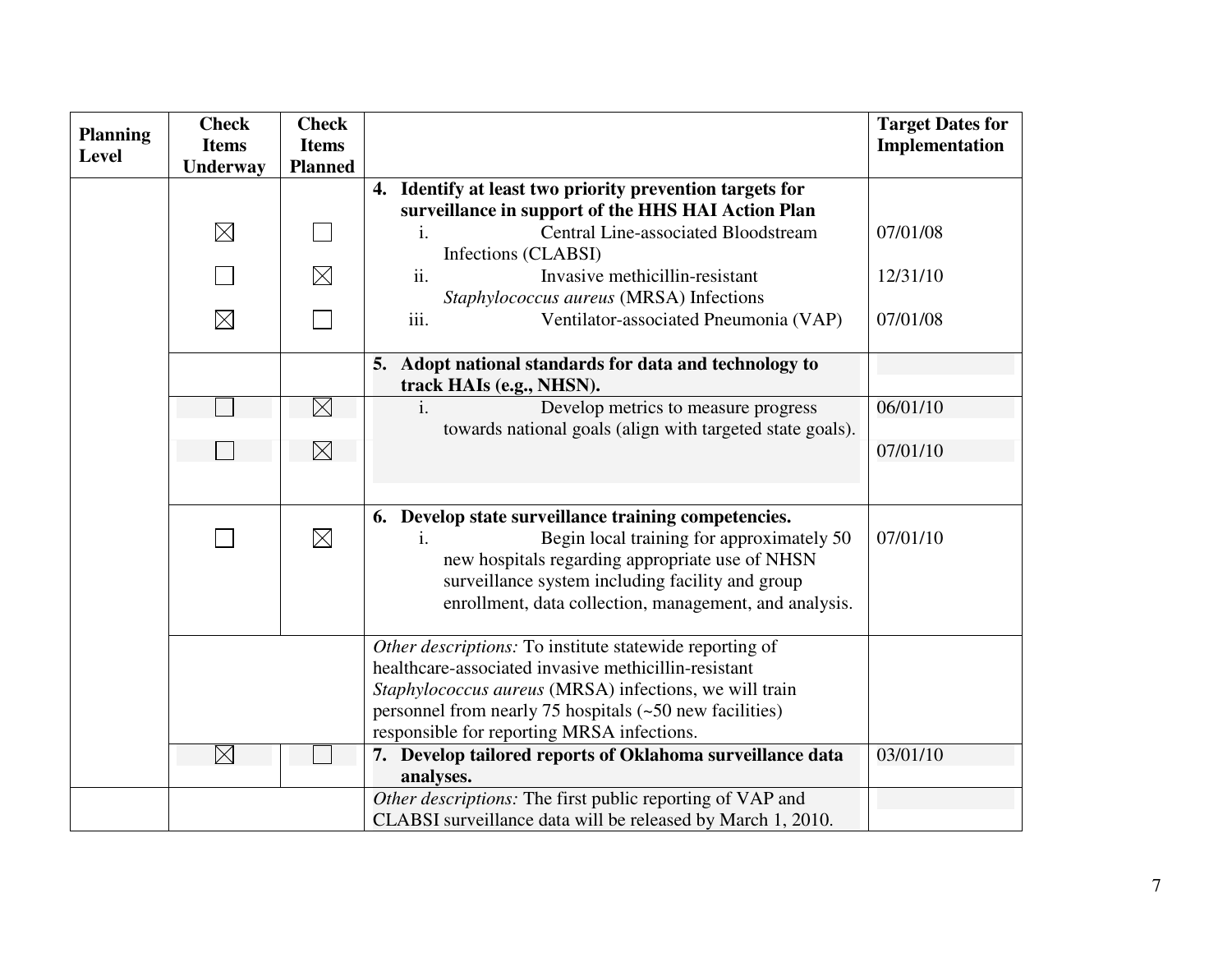| <b>Planning</b> | <b>Check</b>             | <b>Check</b>                   |                                                                                                   | <b>Target Dates for</b> |
|-----------------|--------------------------|--------------------------------|---------------------------------------------------------------------------------------------------|-------------------------|
| <b>Level</b>    | <b>Items</b><br>Underway | <b>Items</b><br><b>Planned</b> |                                                                                                   | Implementation          |
|                 |                          |                                | 8. Validate data entered into HAI surveillance (e.g.,                                             |                         |
| Level III       |                          |                                | through healthcare records review, parallel database                                              |                         |
|                 |                          |                                | comparison) to measure accuracy and reliability of HAI                                            |                         |
|                 |                          |                                | data collection.                                                                                  |                         |
|                 |                          | $\boxtimes$                    | Develop a validation plan.<br>i.                                                                  | 01/01/11                |
|                 |                          |                                | ii.<br>Pilot test validation methods in a sample                                                  | 05/01/11                |
|                 |                          |                                | of healthcare facilities.                                                                         |                         |
|                 |                          | $\boxtimes$                    | iii.<br>Modify validation plan and methods in                                                     | 06/01/11                |
|                 |                          |                                | accordance with findings from pilot project.                                                      |                         |
|                 |                          | $\boxtimes$                    | Implement validation plan and methods in<br>iv.                                                   | 09/01/11                |
|                 |                          |                                | all healthcare facilities participating in HAI                                                    |                         |
|                 |                          |                                | surveillance.                                                                                     |                         |
|                 |                          | $\boxtimes$                    | Analyze and report validation findings.<br>V.                                                     | 12/31/11                |
|                 |                          |                                | vi.<br>Use validation findings to provide                                                         | 12/31/11                |
|                 |                          |                                | operational guidance for healthcare facilities that                                               |                         |
|                 |                          |                                | targets any data shortcomings detected.<br>9. Develop preparedness plans for improved response to |                         |
|                 |                          |                                | HAI.                                                                                              |                         |
|                 |                          | $\boxtimes$                    | Define processes and tiered response<br>$\mathbf{i}$ .                                            | 12/31/11                |
|                 |                          |                                | criteria to handle increased reports of serious infection                                         |                         |
|                 |                          |                                | control breaches (e.g., syringe reuse), suspect                                                   |                         |
|                 |                          |                                | cases/clusters, and outbreaks.                                                                    |                         |
|                 | $\boxtimes$              |                                | 10. Collaborate with professional licensing organizations to                                      | ongoing                 |
|                 |                          |                                | identify and investigate complaints related to provider                                           |                         |
|                 |                          |                                | infection control practice in non-hospital settings, and to                                       |                         |
|                 |                          |                                | set standards for continuing education and training.                                              |                         |
|                 |                          |                                | 11. Adopt integration and interoperability standards for                                          |                         |
|                 |                          |                                | HAI information systems and data sources.                                                         |                         |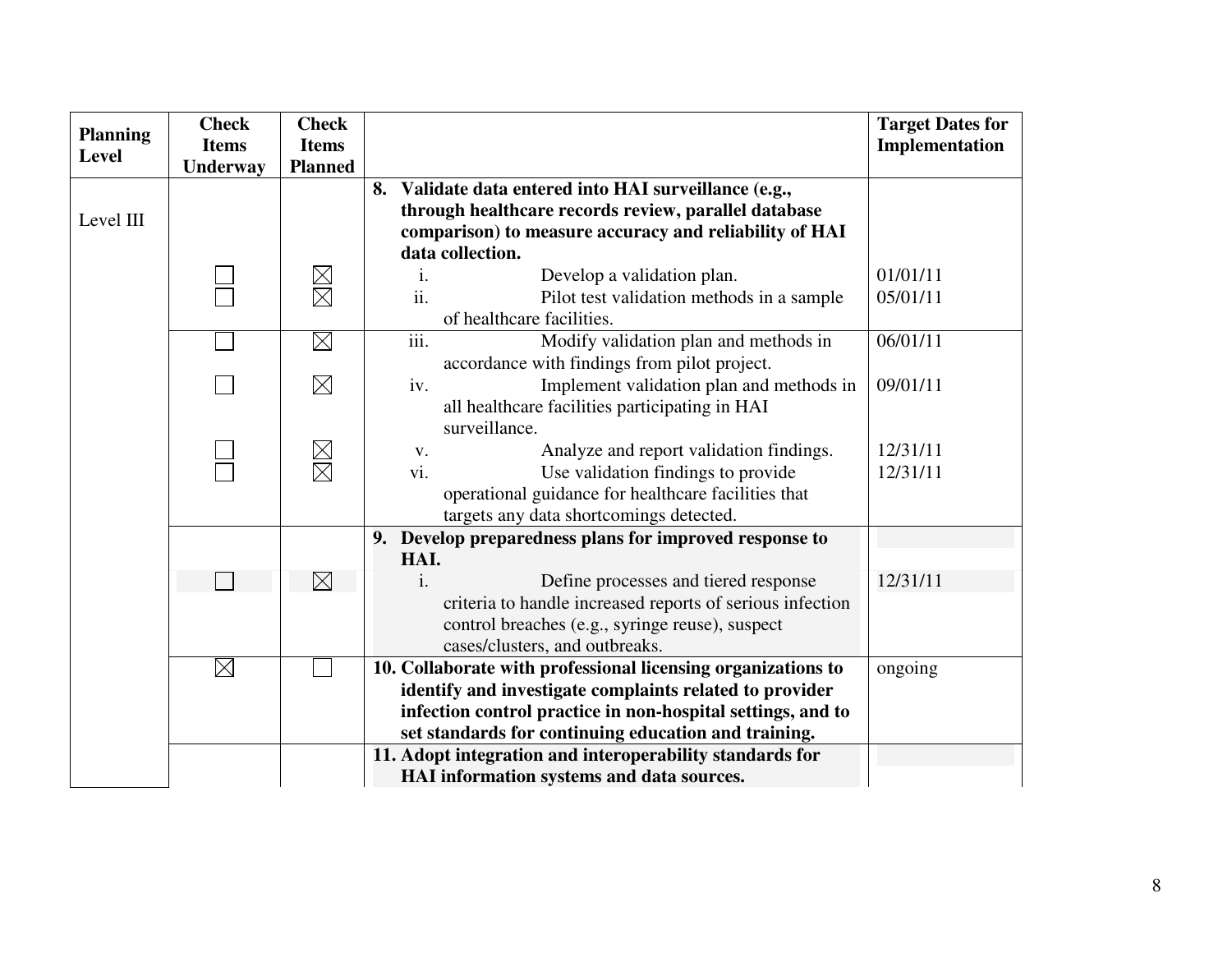| <b>Planning</b> | <b>Check</b> | <b>Check</b>   |                                                                 | <b>Target Dates for</b> |
|-----------------|--------------|----------------|-----------------------------------------------------------------|-------------------------|
| <b>Level</b>    | <b>Items</b> | <b>Items</b>   |                                                                 | Implementation          |
|                 | Underway     | <b>Planned</b> |                                                                 |                         |
|                 |              | $\boxtimes$    | $\mathbf{i}$ .<br>Improve overall use of surveillance data      | 12/31/10                |
|                 |              |                | to identify and prevent HAI outbreaks or transmission           |                         |
|                 |              |                | in healthcare settings (e.g., hepatitis $B$ , hepatitis $C$ ,   |                         |
|                 |              |                | multi-drug resistant organisms (MDRO), and other                |                         |
|                 |              |                | reportable HAIs) in inpatient healthcare facilities.            |                         |
|                 |              | $\boxtimes$    | ii.<br>Promote definitional alignment and data                  | 12/31/11                |
|                 |              |                | element standardization needed to implement HAI                 |                         |
|                 |              |                | surveillance.                                                   |                         |
|                 |              | $\boxtimes$    | 12. Enhance electronic reporting and information technology     | 12/31/11                |
|                 |              |                | for healthcare facilities to reduce reporting burden and        |                         |
|                 |              |                | increase timeliness, efficiency, comprehensiveness, and         |                         |
|                 |              |                | reliability of the data.                                        |                         |
|                 |              | $\boxtimes$    | 13. Make available risk-adjusted HAI data that enables state    | 03/31/11                |
|                 |              |                | agencies to make comparisons between hospitals.                 |                         |
|                 |              |                | 14. Enhance surveillance and detection of HAIs in nonhospital   | Not applicable          |
|                 |              |                | settings.                                                       |                         |
|                 |              |                | Other descriptions: Oklahoma piloted a 2008 CMS project that    |                         |
|                 |              |                | assessed ambulatory surgical center (ASC) infection control     |                         |
|                 |              |                | practices, however, we are not expecting to be able to expand   |                         |
|                 |              |                | HAI surveillance and prevention activities to include non-acute |                         |
|                 |              |                | care facilities before 12/31/11.                                |                         |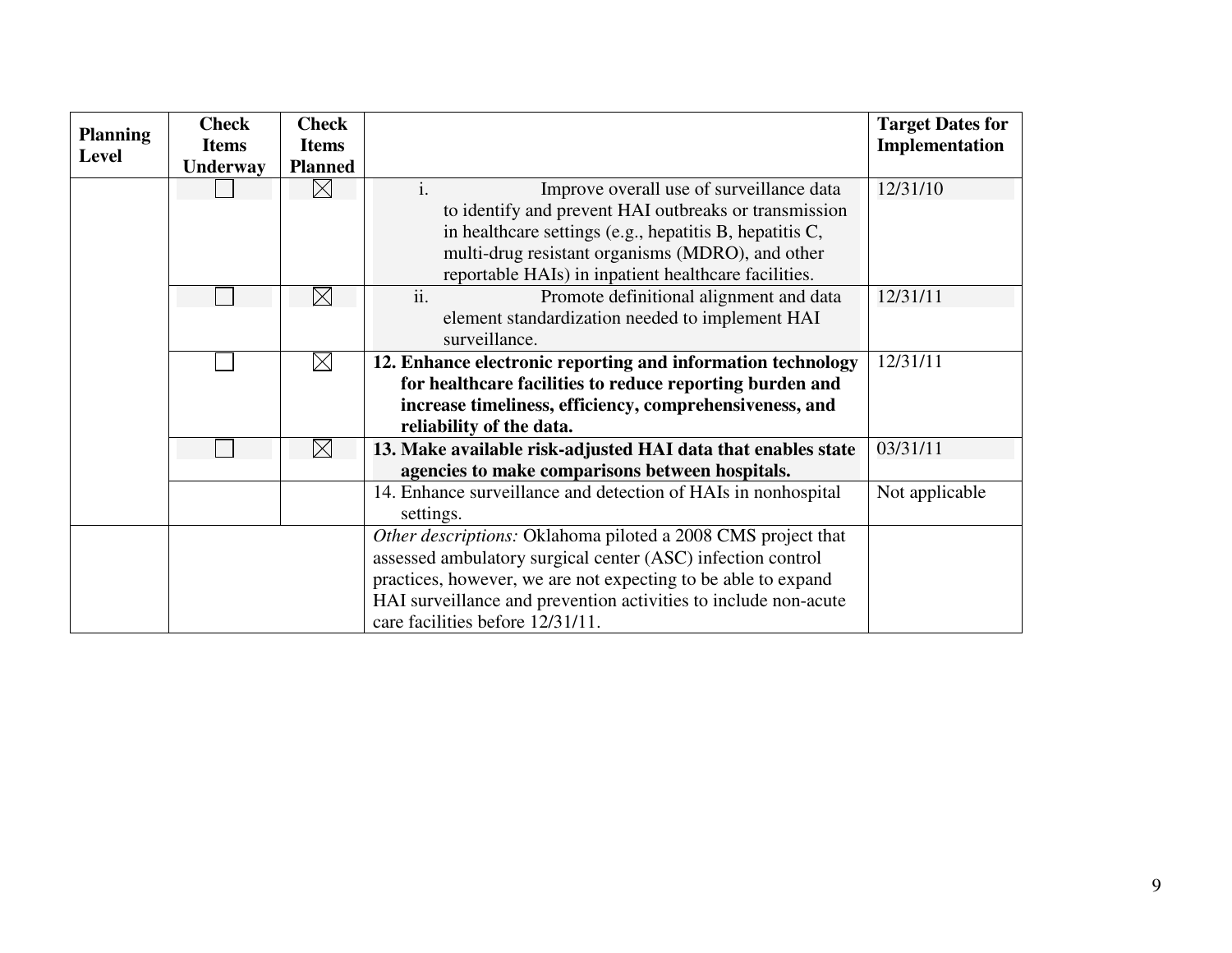# **3. Prevention**

State implementation of HHS Healthcare Infection Control Practices Advisory Committee (HICPAC) recommendations is a critical step towards the elimination of HAIs. CDC with HICPAC has developed evidence-based HAI prevention guidelines cited in the HHS Action Plan for implementation. These guidelines are translated into practice and implemented by multiple groups in hospital settings for the prevention of HAIs. CDC guidelines have also served as the basis for the Centers for Medicare and Medicaid Services (CMS) Surgical Care Improvement Project. These evidence-based recommendations have also been incorporated into Joint Commission standards for accreditation of U.S. hospitals and have been endorsed by the National Quality Forum. The Oklahoma HAI Program will develop strategies for implementation of HICPAC recommendations for at least two prevention targets and establish an HAI collaborative with at least ten hospitals.

| <b>Planning</b><br><b>Level</b> | <b>Check</b><br><b>Items</b><br>Underway | <b>Check</b><br><b>Items</b><br><b>Planned</b> | Items Planned for Implementation (or currently underway)            | <b>Target Dates for</b><br>Implementation |
|---------------------------------|------------------------------------------|------------------------------------------------|---------------------------------------------------------------------|-------------------------------------------|
| Level I                         |                                          |                                                | <b>Implement HICPAC recommendations.</b><br>1.                      |                                           |
|                                 |                                          | $\boxtimes$                                    | Develop strategies for implementation of<br>$\mathbf{1}$ .          | 09/01/10                                  |
|                                 |                                          |                                                | HICPAC recommendations for at least two prevention                  |                                           |
|                                 |                                          |                                                | targets specified by the OPHIP Advisory Committee                   |                                           |
|                                 |                                          |                                                | Establish prevention working group under the OPHIP<br>2.            |                                           |
|                                 |                                          |                                                | <b>Advisory Committee to coordinate state HAI collaboratives</b>    |                                           |
|                                 |                                          | $\boxtimes$                                    | Assemble expertise to consult, advise, and<br>$\mathbf{1}$ .        | 06/01/10                                  |
|                                 |                                          |                                                | coach inpatient healthcare facilities involved in a HAI             |                                           |
|                                 |                                          |                                                | prevention collaborative.                                           |                                           |
|                                 |                                          |                                                | Establish HAI collaboratives with at least 10 hospitals.<br>3.      |                                           |
|                                 |                                          | $\boxtimes$                                    | Identify staff trained in project coordination,<br>$\overline{1}$ . | 09/01/10                                  |
|                                 |                                          |                                                | infection control, and collaborative coordination.                  |                                           |
|                                 |                                          | $\boxtimes$                                    | ii.<br>Develop a communication strategy to                          | 09/01/10                                  |
|                                 |                                          |                                                | facilitate peer-to-peer learning and sharing of best                |                                           |
|                                 |                                          |                                                | practices.                                                          |                                           |
|                                 |                                          | $\times$                                       | $\cdots$<br>Establish and provide feedback of<br>111.               | 12/01/10                                  |
|                                 |                                          |                                                | standardized outcome data to track progress.                        |                                           |

# **Table 3: State planning for HAI prevention activities**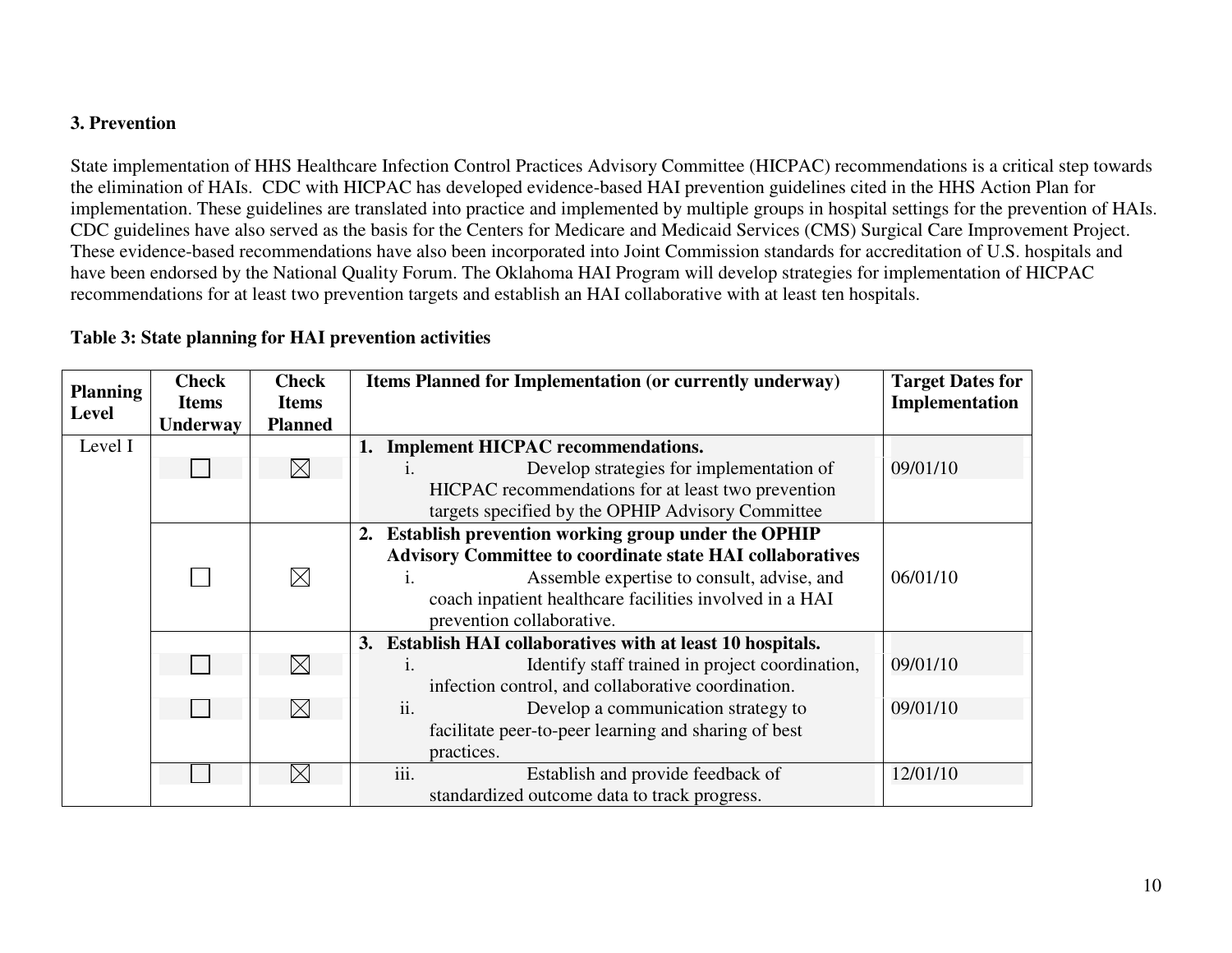| <b>Planning</b> | <b>Check</b> | <b>Check</b>   | Items Planned for Implementation (or currently underway)            | <b>Target Dates for</b> |
|-----------------|--------------|----------------|---------------------------------------------------------------------|-------------------------|
| <b>Level</b>    | <b>Items</b> | <b>Items</b>   |                                                                     | Implementation          |
|                 | Underway     | <b>Planned</b> |                                                                     |                         |
|                 |              |                | Other descriptions: Subject to approval by the OPHIP Advisory       |                         |
|                 |              |                | Council, the OSDH anticipates developing and implementing the       |                         |
|                 |              |                | Oklahoma HAI Prevention Collaborative, a multicenter focus on the   |                         |
|                 |              |                | use of "bundles" interventions to promote patient safety by         |                         |
|                 |              |                | preventing CLABSI. The key components of the central line bundle    |                         |
|                 |              |                | are: hand hygiene; maximal barrier precautions upon insertion;      |                         |
|                 |              |                | chlorhexidine skin antisepsis; optimal catheter site selection with |                         |
|                 |              |                | avoidance of the femoral vein for central venous access in adult    |                         |
|                 |              |                | patients; and daily review of line necessity with prompt removal of |                         |
|                 |              |                | unnecessary lines.                                                  |                         |
|                 |              |                | 4. Develop state HAI prevention training competencies.              |                         |
|                 |              | $\boxtimes$    | Consider establishing requirements for<br>$\mathbf{1}$ .            | 06/01/11                |
|                 |              |                | education and training of healthcare professionals in HAI           |                         |
|                 |              |                | prevention (e.g., certification requirements, public                |                         |
|                 |              |                | education campaigns and targeted provider education) or             |                         |
|                 |              |                | work with healthcare partners to establish best practices for       |                         |
|                 |              |                | training and certification.                                         |                         |
|                 |              |                | Other descriptions: In order to facilitate expertise throughout     |                         |
|                 |              |                | Oklahoma acute care facilities, the OPHIP will provide additional   |                         |
|                 |              |                | infection control certification educational training and extensive  |                         |
|                 |              |                | NHSN training.                                                      |                         |
| Level II        |              |                | 5. Implement strategies for compliance to promote adherence         |                         |
|                 |              |                | to HICPAC recommendations.                                          |                         |
|                 |              | $\boxtimes$    | Enhance survey staff knowledge and<br>$\mathbf{1}$ .                | 12/31/10                |
|                 |              |                | understanding of HICPAC recommendations by providing                |                         |
|                 |              |                | ongoing training in the area of infection prevention                |                         |
|                 |              |                | strategies and promote the implementation of these                  |                         |
|                 |              |                | recommendations during onsite surveys of health care                |                         |
|                 |              |                | providers.                                                          |                         |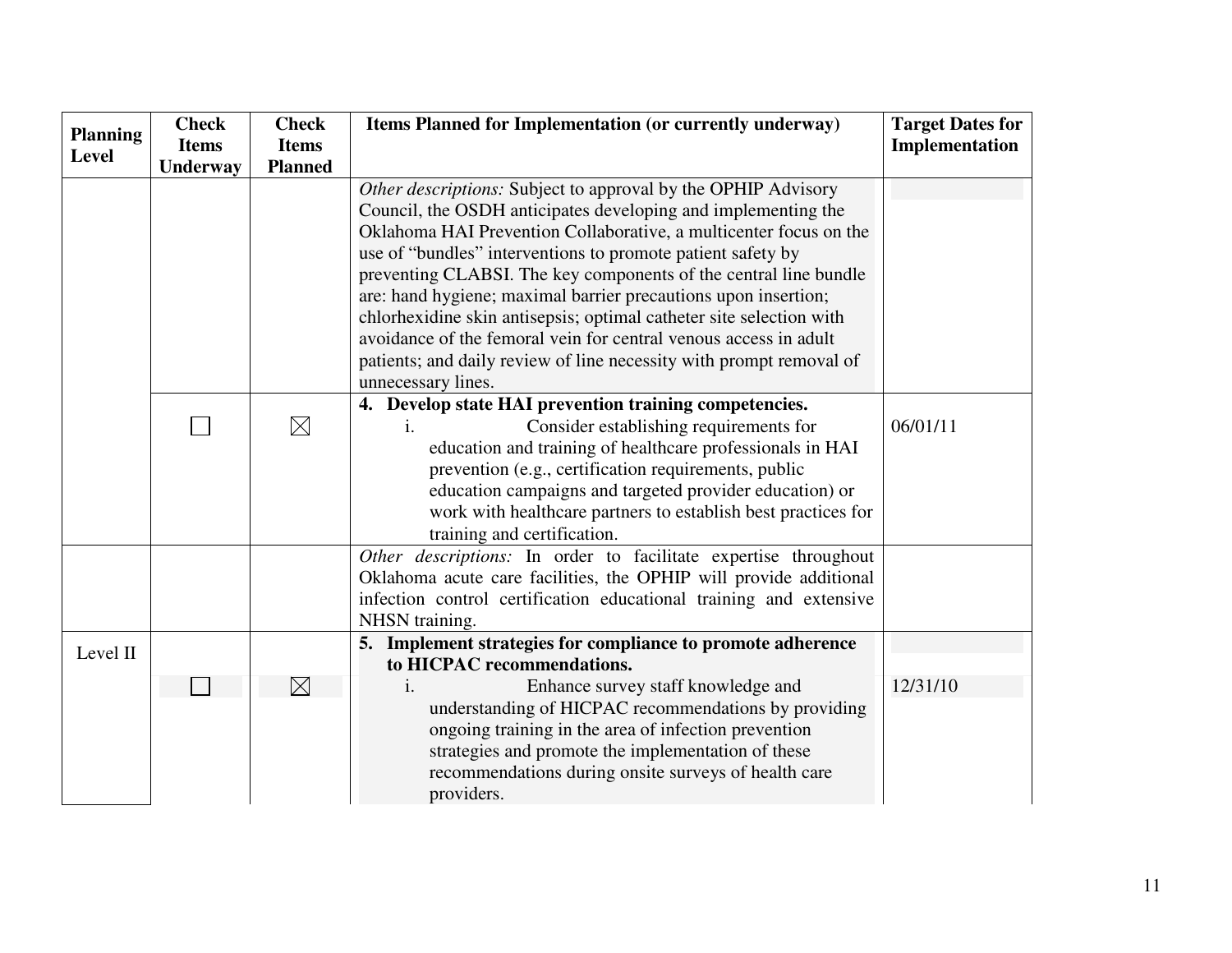| <b>Planning</b> | <b>Check</b>    | <b>Check</b>   | <b>Items Planned for Implementation (or currently underway)</b> | <b>Target Dates for</b> |
|-----------------|-----------------|----------------|-----------------------------------------------------------------|-------------------------|
| <b>Level</b>    | <b>Items</b>    | <b>Items</b>   |                                                                 | Implementation          |
|                 | <b>Underway</b> | <b>Planned</b> |                                                                 |                         |
|                 |                 | $\boxtimes$    | 6. Enhance prevention infrastructure by increasing joint        | 09/01/11                |
|                 |                 |                | collaboratives with at least 20 hospitals.                      |                         |
|                 |                 |                | Establish collaborative to prevent HAIs in nonhospital settings | Not applicable          |
|                 |                 |                | (e.g., long term care, dialysis).                               |                         |